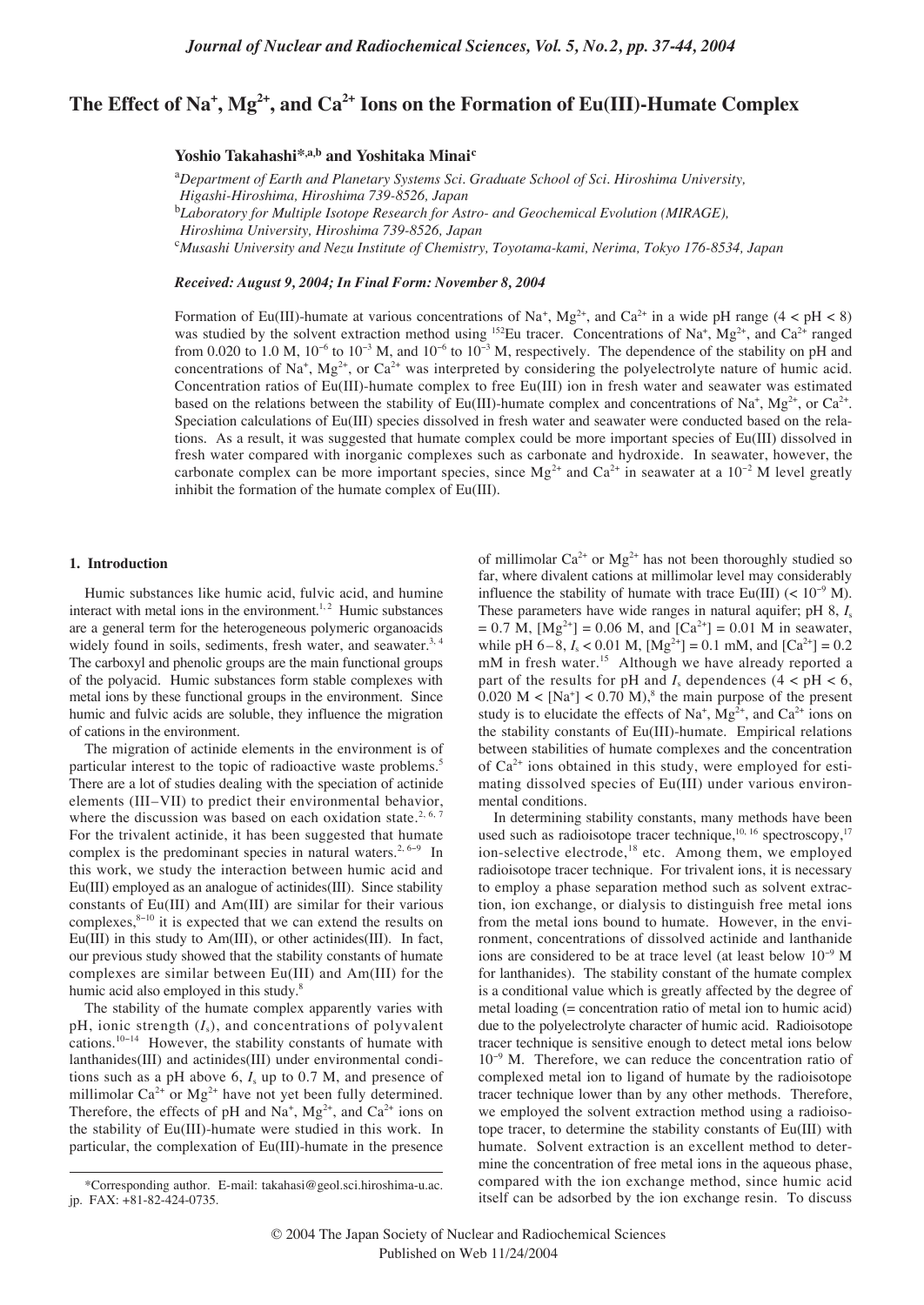the effect of  $Ca^{2+}$  ion, the stability constant of  $Ca$ -humate was also determined using a 45Ca tracer in the presence of various concentrations of  $Ca^{2+}$  ions to clarify the influence of divalent cations on the stability of Eu(III)-humate.

# **2. Experimental Details**

The humic acid employed in this study was extracted from paddy soil (Andosol) in Tochigi prefecture, Japan, and was purified following conventional methods.<sup>3, 4</sup> The characteristics of the humic acid were determined using UV/VIS spectroscopy, IR spectroscopy, thermal analysis, elemental analysis, pH titration, and C-13 NMR.<sup>19, 20</sup> All other chemicals used in this study were of reagent grade or better.

**pH titration.** For pH titration of humic acid, back-titration was employed, because the humic acid we extracted did not dissolve easily in water. Freezed-dried humic acid was dissolved to a 0.100 M NaOH solution, where the concentration of humic acid was about  $200 \text{ mg/dm}^3$ . The solution was titrated by 0.0100 M HClO<sub>4</sub> solution under  $N_2$  atmosphere at room temperature with an automatic titration system (autoburette: Metrohm E552-20B; pH meter: Metrohm 654) controlled by a personal computer (NEC PC-9801). The pH drift was monitored after each addition of a small amount of the acid. The reading was recorded when the pH drift was less than 0.001 pH per 5 min. Ionic strength (*I*s) was adjusted to 0.020, 0.50, 0.10, 0.20, 0.50,  $0.70$ , and  $1.0$  M by NaClO<sub>4</sub>.

**Solvent extraction to determine stability constants.** The aqueous phase was humic acid solution containing a buffer reagent to adjust pH with  $NaClO<sub>4</sub>$ , MgClO<sub>4</sub>, or CaCl<sub>2</sub> to adjust  $I_s$ ,  $[Mg(II)]_t$ , or  $[Ca(II)]_t$  (= total concentrations of Mg or Ca species). When Mg or Ca salt was added,  $I_s$  was adjusted by NaClO4 to 0.020 M. The concentration of humic acid ranged from 0 to about  $1 \times 10^{-3}$  eq/dm<sup>3</sup> ( $\approx 150$  mg/dm<sup>3</sup>). Four buffer reagents were used to maintain pH: 3-chloropropionic acid (2.5 mM) for pH around 4; acetic acid (1.0 mM) for pH around 5; hydroxylammonium chloride (0.010 M) for pH around 6; and Tris buffer (0.010 M) for pH from 7 to 8. Each tracer  $(^{152}Eu$ and 45Ca) was prepared as perchloric acid solution (1.0 mM). The extraction reagent was di-(2-ethylhexyl)-phosphoric acid (DEHP), which was purified prior to use.<sup>21</sup> The organic phase (DEHP/toluene solution) was pre-equilibrated by the buffer solution in order not to alter the pH of the aqueous phase.

The organic phase and the aqueous phase with a small amount of tracer solution were mixed and shaken at room temperature in glass vials for three days, which was long enough to reach an equilibrium in the aqueous-organic distribution of the radioisotopes. The carrier concentration of Eu(III) in the solution was 1  $\times$  10<sup>-9</sup> M. After centrifugation, the two phases were separated and distribution ratios were obtained by measuring radioactivities with a well-type NaI(Tl) counter for <sup>152</sup>Eu(III) and with a liquid scintillation counter for <sup>45</sup>Ca. The concentration of humic acid was monitored by absorbance at 400 nm.

Experiments in the presence of  $Ca^{2+}$  ion were conducted as follows. The stability constant of Ca-humate was determined using <sup>45</sup>Ca as described above, where the carrier concentration of Ca from the <sup>45</sup>Ca solution was  $2 \times 10^{-9}$  M in the solvent extraction system. A part of each phase was taken for the detection of β-rays of  $^{45}$ Ca by a liquid scintillation counter. Quenching of the luminescence of scintillater (PICO-FLUOR 40, Packard Instrument Company, Inc.) by humic acid in the aqueous phase was corrected depending on the concentration of humic acid. Afterwards, 152Eu tracer was injected into the residual water-toluene solution. The injection of a small amount of 152Eu tracer solution did not affect the humate equilibrium with  $Ca^{2+}$  ions, since Eu(III) concentration and the acidity of the Eu tracer solution were low enough to keep the equilibrium between  $Ca^{2+}$  ions and humic acid. The pH values showed little variation before and after the injection of the Eu tracer, which suggests that the equilibrium was maintained. The distribution ratio of Eu(III) was determined by detecting γrays of 152Eu by NaI(Tl) detector, while β-ray of 45Ca was not detected by the NaI(Tl) detector. This procedure enables us to determine the stability of Ca-humate and Eu(III)-humate under identical conditions.

In this study, solvent extraction above pH 6 was also carried out. Generally speaking, Eu(III) can be readily adsorbed on the wall of glass vials above pH 6, which results in a loss of radioactivity in the solvent extraction system.<sup>2, 22</sup> To avoid such adsorption, silanols of the glass surface (Si-OH) were substituted to methoxides by  $(CH_3)$ ,  $SiCl_2$  and methanol.

#### **3. Principles and Data Treatment**

**Principles to obtain stability constants.** The method to determine the stability constants by solvent extraction follows the description in Reference 10. In the solvent extraction system,  $D_0$ ,  $D_1$ , and  $D_2$  were considered:

$$
1/D_0 = [M^{z+}]_a / [M((DEHP)_2)_z]_o
$$
 (1)

$$
1/D_1 = ([M^{z+}]_a + [MB_j]_a) / [M((DEHP)_2)_z]_o
$$
 (2)

$$
1/D_2 = ([M^{z+}]_a + [MA_i]_a + [MB_j]_a) / [M((DEHP)_2)_z]_o
$$
  
= 1/D\_1 + [MA\_j]\_a / [M((DEHP)\_2)\_z]\_o (3)

(M: Eu(III) or Ca; *z*: charge of the ion; o: organic phase; a: aqueous phase, A: ligand of humic acid; B: other ligands such as  $OH^-$ ,  $CO_3^2^-$ , and buffer anions).

The stability constant,  $\beta_M$ , of humate with metal ion  $(M^{2+})$  is expressed as

$$
\beta_{Mi} = [MA_i] / ([M^{z+}][A]^i), \tag{4}
$$

where *i* is the number of ligands bound to one metal ion. Based on eqs  $1 - 4$ , we can obtain

$$
D_0 (1/D_2 - 1/D_1) = \Sigma \beta_{\rm Mi} [A]^i.
$$
 (5)

 $D_1$  and various  $D_2$  were obtained according to the concentration of free ligands in humic acid in the unit of equivalent concentration of the ligands  $(=[A] \text{ eq/dm}^3)$ . The [A] is determined from the proton exchange capacity of humic acid (PEC) and the degree of ionization ( $\alpha$ ) at each pH ([A] =  $\alpha \times$  PEC), as determined by pH titration. When we obtain [A], we assume that the trace amount of metal ions does not influence the equilibrium of proton dissociation of humic acid (however, this assumption cannot maintained in the presence of larger  $[Ca]$ <sub>t</sub> as we will discuss below). The extraction reaction of metal ions (M*<sup>z</sup>*<sup>+</sup> ) by DEHP can be written as

$$
(M^{z+})_a + z ((DEHP)_2)_o \stackrel{\text{def}}{=} z (H^*)_a + (M((DEHP)_2)_z)_o. \quad (6)
$$

When  $[M]_t$  (= total concentration of M in the aqueous phase) is small enough, the concentration of free  $(DEHP)_2$  in the organic phase does not change by the formation of  $M((DEHP)_2)_z$ species in the organic phase. In this case,  $D_0$  in eq 5 (=  $[M((DEHP)_2)_z]_0/[M^{z+}]_a]$  can be obtained from the extraction properties of DEHP as

$$
\log D_0 = a \text{ pH} + b \log([(\text{DEHP})_2]_0) + \log K_{\text{ex}},\tag{7}
$$

where *a* and *b* are expected to be equal to *z* and  $K_{ex}$  an extraction constant defined as:

$$
K_{\rm ex} = [H^+]^\tau_a [M((DEHP)_2)_z]_0 / ([M^{z+}]_a [(DEHP)_2]_0^z).
$$
 (8)

The  $K_{ex}$  and coefficients *a* and *b* in eq 7 were determined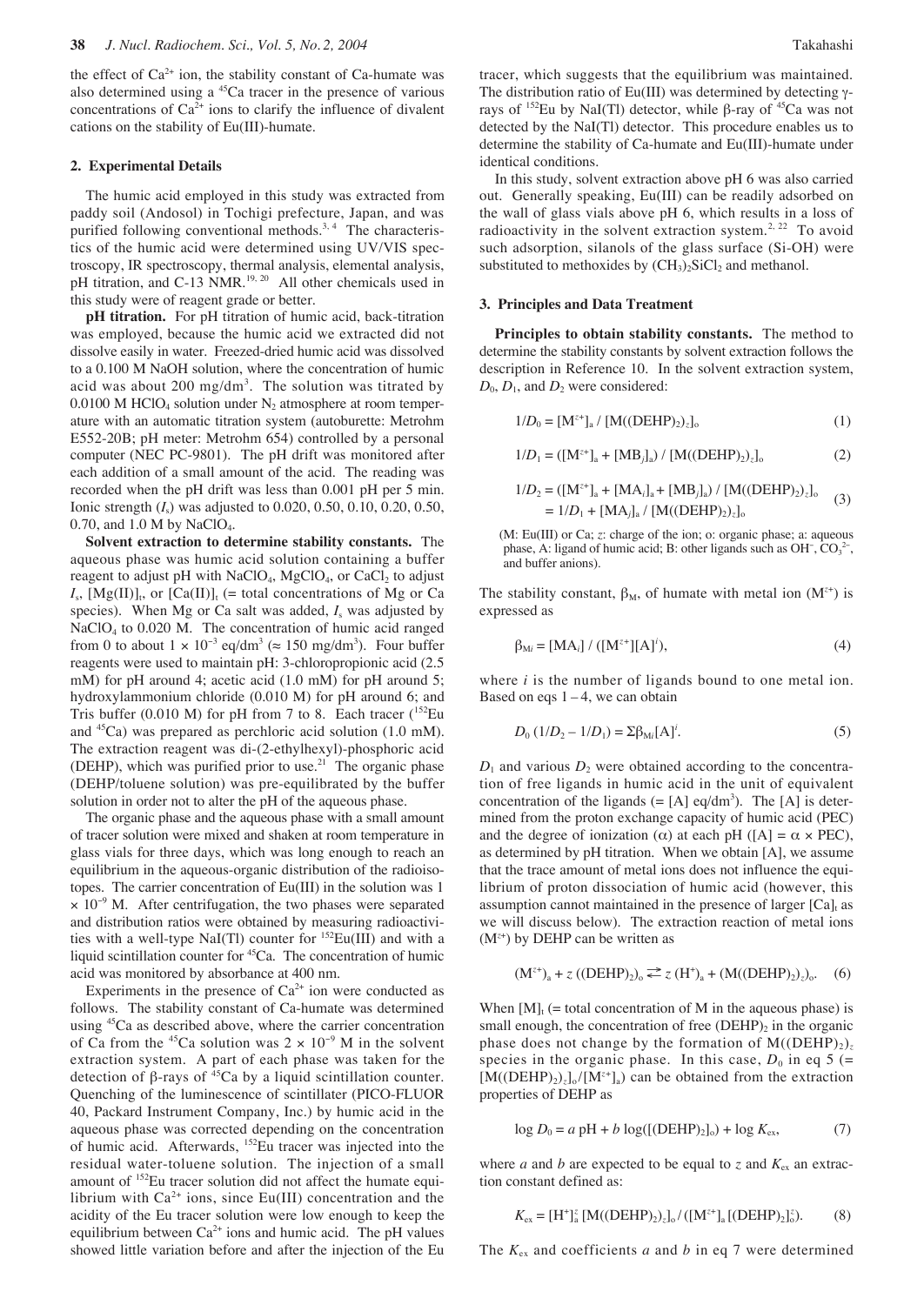The Effect of Na<sup>+</sup>,  $Mg^{2+}$ , and Ca<sup>2+</sup> Ions

experimentally by solvent extraction in the low pH region where hydrolysis and carbonate complexation are negligible.<sup>23</sup> Based on eqs 1 and 7, we can determine  $[M<sup>z+</sup>]_a$  in the aqueous phase by the solvent extraction experiments.

**Data treatment.** Variation of *I<sub>s</sub>* (or ionic strength) essentially influences the experimental data of pH and stability constants, since it affects the activities of chemical species in the aqueous phase. We did not use proton activity but pCH (concentration of proton) to determine pH in this study. The Debye-Hückel equation enables us to calculate pCH from pH at  $I_s = 0.10$  M as following:

$$
pCH = pH (Is = 0.10 M) + 0.11.
$$
\n(9)

At other  $I_s$ , differences of pH at  $I_s = 0.10$  M were determined experimentally by measuring the  $pH$  of NaOH-HClO<sub>4</sub> solution at each  $I_s$ , where the degree of ionization of NaOH or  $HClO<sub>4</sub>$  in aqueous solution was regarded as unity.

For the speciation calculation, we need the stability constants of Eu(III) complexes at various *I*<sup>s</sup> found in natural water conditions. In general, the stability constant of metal complex in the aqueous phase decreases with the increase in *I*s. Specific Interaction Theory was often used to estimate the thermodynamic data at higher  $I_s^{9, 24, 25}$  In this theory, the stability constant at a certain  $I_s$  can be obtained by the next equation:

$$
\log \beta(I_{s}) = \log \beta(0) + \Delta z^{2} D + \Delta \varepsilon I_{s}, \qquad (10)
$$

where *D* is the Debye-Hückel term expressed as  $D = 0.51$  $I_s^{1/2}/(1 + 1.5 I_s^{1/2})$ , β(0) is the stability constant at  $I_s = 0$  M, and  $\Sigma z^2$  is equal to  $\Sigma z^2$ (products) –  $\Sigma z^2$ (reactants) where *z* is the charge of each ion. The  $\Delta \varepsilon$  is equal to  $\varepsilon$ (products) –  $\varepsilon$ (reactants), where ε is a parameter which is related to the specific interaction between each pair of cation and anion in the corresponding complex. The parameters of the Specific Interaction Theory and the stability constants of carbonate,<sup>26</sup> hydroxide,<sup>7</sup> and chloride<sup>26</sup> for Eu(III), or Am(III), are listed in Table 1, where the stability constants calculated at a particular  $I_s$  which we used in the speciation calculations are also shown. For sulfate and hydrophosphate, literature data of the stability constants were used directly in the speciation calculations, due to the absence of parameters in the Specific Interaction Theory.

#### **4. Results and Discussion**

**pH titration.** The proton exchange capacity of the humic acid was  $6.1 \pm 0.4$  meg/g ( $n = 10$ ). The apparent p $K_a$  of humic acid can be determined by the next equation where  $\alpha$  is the degree of ionization of humic acid:<sup>27</sup>

$$
pK_a = pH - \log{\{\alpha/(1-\alpha)\}}.
$$
\n(11)

The apparent p $K_a$  increased with  $\alpha$  and decreased with  $I_s$  as shown in Figure 1. The increase against  $\alpha$  is partly induced by different dissociation groups within humic acid molecules. In



**Figure 1.** Variation of apparent  $pK_a$  at different degrees of ionization ( $\alpha$ ) of humic acid at various  $I_s$  adjusted by NaClO<sub>4</sub>.

addition, the increase in  $pK_a$  is also due to the increase of negative charges on humic acid molecule at larger  $\alpha$ , where protons are attracted more strongly to the macromolecule. This phenomenon was characteristic of polyelectrolyte like humic acid.<sup>14, 28–30</sup> On the other hand, supporting cations (=  $Na<sup>+</sup>$ ) shield the attraction between humic acid and proton, which results in decrease of  $pK_a$  at larger  $I_s$ <sup>14, 27–29</sup>

**Extraction equilibrium of Eu(III) and Ca(II) by DEHP.** From  $D_0$  dependence on (i) pH (pH < 2) at constant  $[(DEHP)_2]_0$ and (ii)  $[(DEHP)_2]_0$  at constant pH in solvent extraction experiments, eq 7 was obtained experimentally for each  $I<sub>s</sub>$  by least squares analyses ( $r > 0.99990$ ). We obtained  $a = 2.85 \pm 0.04$ and  $b = 2.88 \pm 0.04$  as averaged values for Eu(III). The  $K_{ex}$ apparently decreased with  $I_s$  as shown in Figure 2. The data were used for solvent extraction experiments at each *I*<sup>s</sup> for determining the stability constants. For Ca, *a* and *b* in eq 7 were  $1.87 \pm 0.03$  and  $1.80 \pm 0.04$ , respectively, and log  $K_{ex}$  of Ca by DEHP was  $-3.80$  at  $I_s = 0.020$  M.

**Apparent stability constants of Eu(III)- or Ca(II)-humate at various pH and**  $I_s$ **.** Plots of  $D_0(1/D_2-1/D_1)$  against [A] at constant  $I_s$  as expressed by eq 5 have often been interpreted as quadratic curves for Eu(III) or Am(III), which gives two stability constants,  $\beta_{\rm M1}$  and  $\beta_{\rm M2}$ , corresponding to MA and MA<sub>2</sub> complexes.<sup>10, 12, 19</sup> However, the meaning of  $\beta_{M1}$  and  $\beta_{M2}$ is still not clear in terms of the stoichiometry of the complexation reaction. Since humic acid is polyacids having large molecular weights, local structure around the metal ions in humate complex would not change when the concentration of humic acid (= [A]) increases at constant  $[M]_t$ , because  $[M]_t$  is at trace levels. It is most likely that trace metal ion is bound to

**TABLE 1: Stability Constants Used for the Speciation Calculations and Parameters in Specific Interation Theory**

| Species               | $\log \beta_i$              | [References] | $I_s = 0.020$ M | $I_s = 0.70$ M | $\Delta z^2$ | Δε       |
|-----------------------|-----------------------------|--------------|-----------------|----------------|--------------|----------|
| $EuCO3+$              | 8.1 $(I_s = 0 M)$           | [25]         | 7.4             | 6              | $-12$        | 0.25     |
| $Eu(CO3)2-$           | 12.9 $(I_s = 0 M)$          | [25]         | 12              | 10.1           | $-16$        | 0.2      |
| $EuOH2+$              | $-7.5$ ( $I_s = 0.10$ M)    | [7]          | $-7.3$          | $-7.8$         | $-4*$        | $-0.05*$ |
| $Eu(OH)2+$            | $-15.4$ $(I_s = 0.10$ M)    | [7]          | $-15.4$         | $-15.8$        | $-6*$        | $-0.01*$ |
| $EuCl2+$              | $-0.1$ $(I_s = 1.0$ M)      | [25]         | 0.37            | $-0.14$        | $-6$         | $-0.4$   |
| $EuSO4+$              | $1.9$ $(I_s = 0.50$ M)      | [40]         |                 |                |              |          |
| $EuHPO4$ <sup>+</sup> | 4.2 $(I_s = 0 \text{ M})^*$ | [41]         |                 |                |              |          |

\*Data for Am complex are used.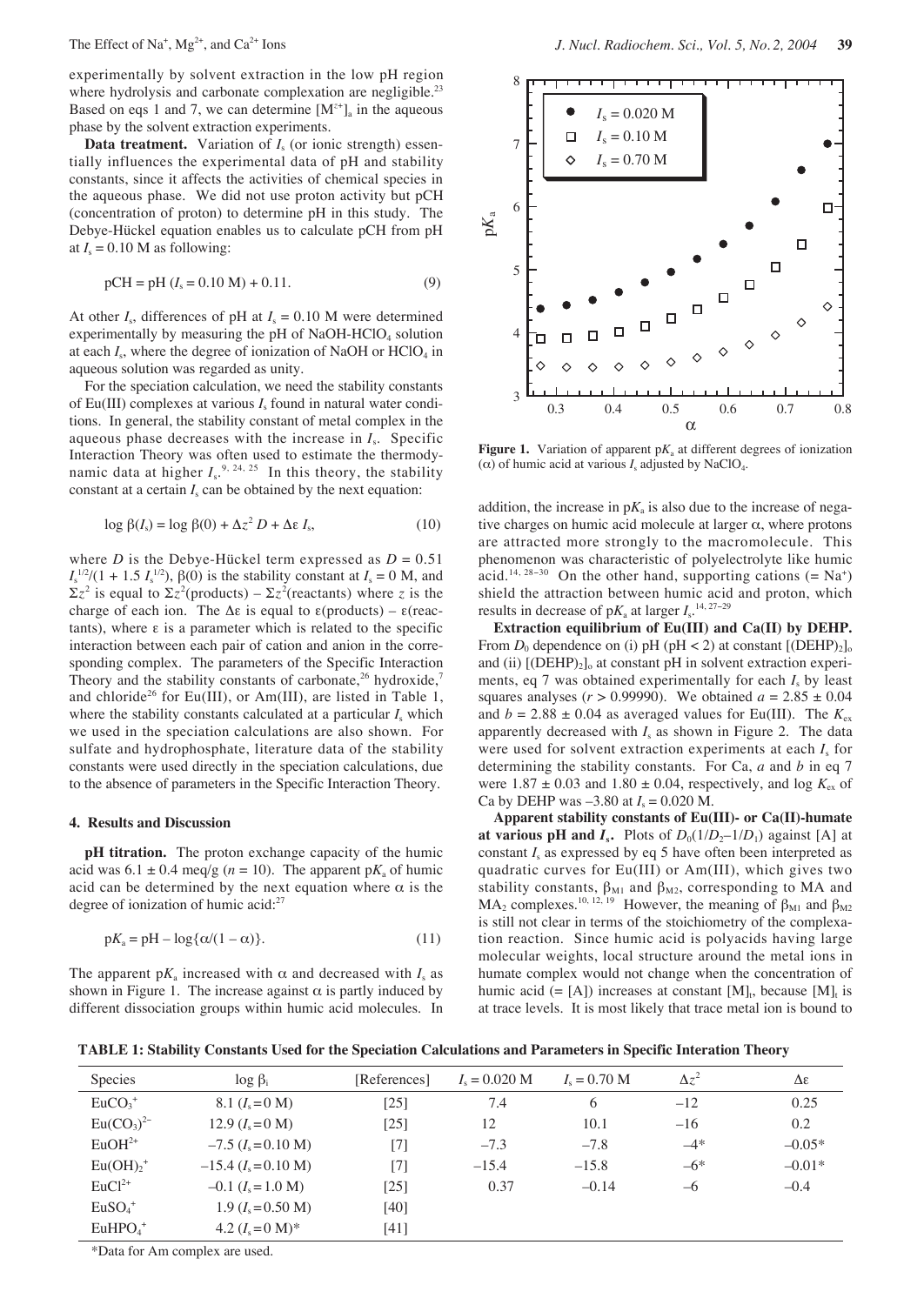

**Figure 2.** Extraction constants  $(K_{ex})$  of Eu(III) by DEHP at various  $I_{s}$ .

specific binding sites in the macromolecule even if  $[A]/[M]_t$ changes to some degree. Therefore, we think that  $\beta_{M1}$  and  $\beta_{M2}$ do not contain any structural information, but only distinguish the metal-humate species from free metal ions.<sup>31</sup> According to Reference 8, the ratio  $\beta_{M2}/\beta_{M1}$  {= [MA<sub>2</sub>]/([MA][A])} under natural water conditions is less than  $10^3$  for Eu(III). Since humic acid concentration in the environment is below about 10 mg/dm<sup>3</sup> (ca. [A] =  $0.5 \times 10^{-4}$  eq/dm<sup>3</sup>), the ratio [MA<sub>2</sub>]/[MA] is less than 0.05. This shows that  $\beta_{\text{M1}}$ , which gives [MA], is the major parameter to describe the humate species of Eu(III) in the environment. We will evaluate the metal- humate interaction through  $\beta_{M1}$  in this paper due to these reasons, as written above, and hereinafter  $\beta_M$  means  $\beta_{M1}$ .

The dependences of the stability constants of Eu(III)-humate on pH and  $\alpha$  at  $I_s = 0.10$  M are shown in Figure 3, and indicate that the stability constant increased with pH, or  $α$ . This trend can also be explained by the polyelectrolyte effect, as described in the p $K_a$  results. The increase in pH (or  $\alpha$ ) gives more negative charges to humic acid molecule, which enhances the strength of the electric field at the surface of the humic acid molecule. Because of the electrostatic force, metal ions are attracted to the humic acid molecule to a greater degree when pH increases. The fraction of metal ions attracted electrostatically to humic acid is theoretically distinguished from another fraction which is directly bound to binding sites in humic acid. In order to compare log  $\beta_{\text{Eu(III)}}$  of Eu(III)-humate with simple monomeric acid, the stability constant of Eu(III) propionate was determined at several  $\alpha$  by the solvent extraction method (Figure 3). There was little variation in the stability constant of the propionate at different  $\alpha$ , suggesting that pH dependence on the stability constants of humate is peculiar to polyelectrolyte like humic acid.

In Figure 4, the pH dependence of log  $β<sub>Ca</sub>$  is shown at *I<sub>s</sub>* = 0.020 M, accompanied by log  $\beta_{Eu(III)}$  at  $I_s = 0.020, 0.10,$  and 0.70 M. The log  $\beta_{Ca}$  values are smaller than log  $\beta_{Eu(III)}$ , and the slope of log  $\beta_M$  versus pH is greater for Eu(III)-humate than Ca-humate, because electrostatic attraction to humic acid is greater for trivalent ions than for divalent ions. The dependence of  $\beta_M$  on pH (or  $\alpha$ ) was interpreted based on a simple electrostatic model.<sup>29, 32–34</sup> In the theory,  $pK_a$  and log  $\beta_M$  can be written as a function of  $\alpha$ :

$$
pK_{\rm a} = pK_{\rm int} - 0.434 \ e \ \phi(\alpha)/kT \tag{12}
$$



**Figure 3.** Apparent stability constants of Eu(III)-humate and Eu(III) propionate at various degrees of ionization ( $\alpha$ ) at  $I_s = 0.10$  M (NaClO<sub>4</sub>). Variation of apparent  $pK_a$  was also shown.



**Figure 4.** The pH dependence of apparent stability constants of Eu(III)-humate at  $I_s = 0.020, 0.10,$  and 0.70 M and Ca-humate at  $I_s =$ 0.020 M.

$$
\log \beta_{\rm M} = \log \beta_{\rm M-int} - 0.434 \ z \ e \ \phi(\alpha)/kT \tag{13}
$$

(*k*: Boltzman constant, *e*: elementary electric charge, *z*: charge of metal ion)

In these equations,  $pK_{int}$  and log β<sub>M-int</sub> are the intrinsic  $pK_a$  and log  $\beta_M$ , respectively, and  $\phi(\alpha)$  is the strength of the electric field in the vicinity of negatively charged humic acid as a function of  $\alpha$ . The region at the vicinity of humic acid is called the Donnan phase in the theory. In this paper, only one binding site was assumed in humic acid below pH 8 as the simplest case,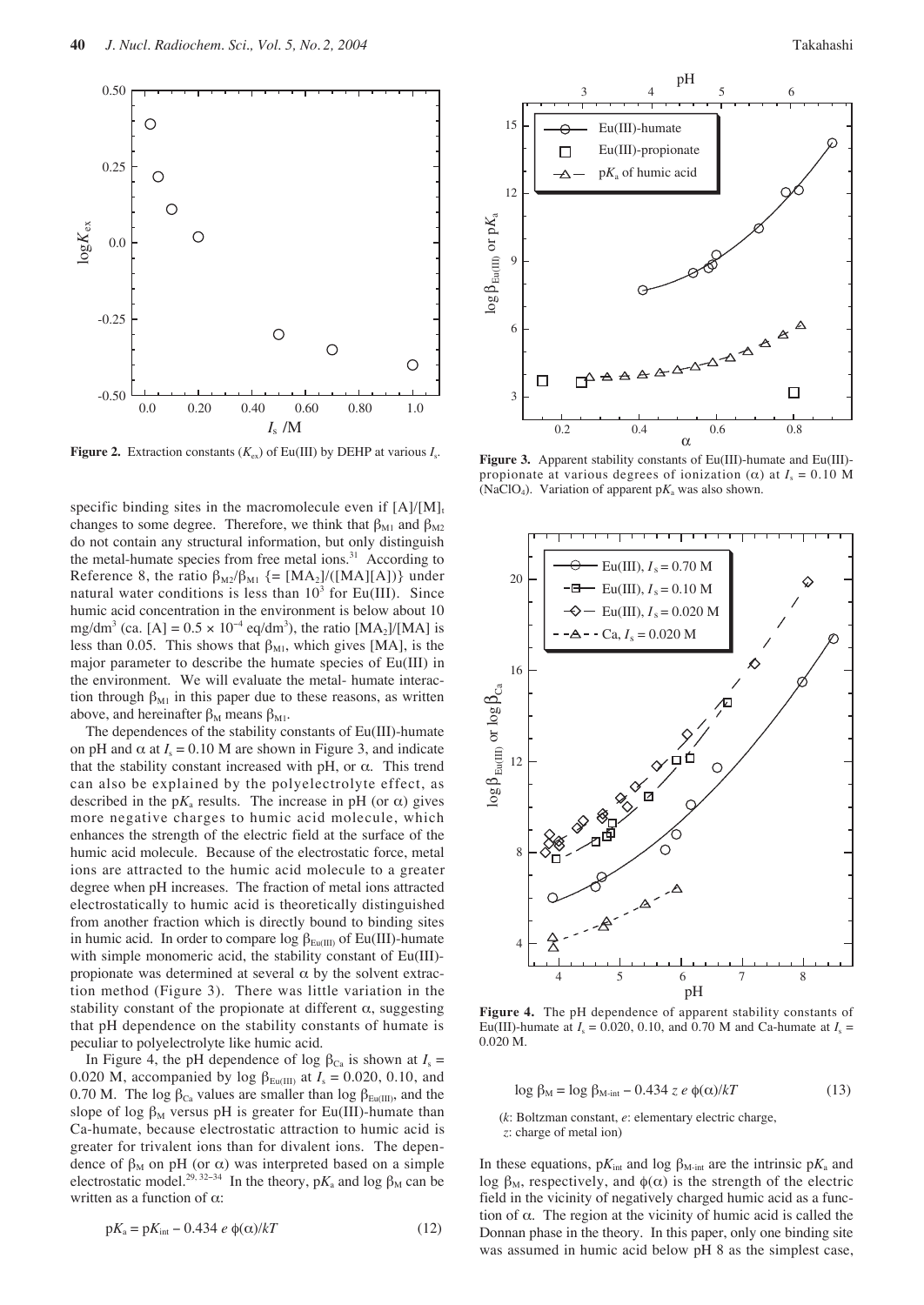where the dissociation of the phenolate site can be negligible below pH 8. In this case, the variation of  $pK_{int}$  and log  $\beta_{M-int}$  is attributed to the electrostatic effect and that two species of metal ions are considered. One species is directly complexed to the binding site and the other is in the Donnan phase. From eqs 12 and 13,

$$
\log \beta_{\rm M} = \log \beta_{\rm M-int} + z \int (dp K_{\rm a}/d\alpha) d\alpha \tag{14}
$$

was derived. The relation between  $pK_a$  and  $\alpha$  was obtained empirically as a quadratic function by least squares analysis for the experimental data shown in Figure 1. Based on this relation, the second term in the right hand of eq 14 can be obtained by assuming the valence of the metal ion. This allows us to fit log  $β_M$  variation against α. The fitted curves converted to the relationship between log  $\beta_M$  and pH are depicted in Figure 4, showing that the curves derived by assuming *z* (2 for Ca and 3 for Eu) in eq 14 can simulate the experimental data. The log  $\beta_{Eu-int}$  and log  $\beta_{Ca-int}$  values obtained by the fittings were 7.6 and 3.6 at  $I_s = 0.020$  M, respectively. The fact that we can simulate the results by eq 14 for Eu(III) and Ca at various *I*<sup>s</sup> suggests that electrostatic interaction is important to humate formation.

The  $I_s$  dependences of log  $\beta_{Eu(III)}$  and log  $\beta_{Ca}$  at constant  $\alpha$ was shown in Figure 5, where an example at  $\alpha = 0.5$  was indicated. This result shows that the stability constants apparently decreased with *I*s. The decrease was possibly caused by the shielding effect of supporting cations  $(= Na<sup>+</sup>)$ , showing the presence of electrostatic interaction between metal ions and humic acid. The *I*<sup>s</sup> dependence was also explained by the simple electrostatic model. From the charge balance in the Donnan phase, the next equation can be formed:

$$
z[Na]_D + [M^{z+}]_B \rightleftarrows z[Na^+]_B + [M]_D,\tag{15}
$$

where D and B denote the Donnan phase and the bulk solution, respectively. The equilibrium constant  $k_{\text{Na}}$  can be written as  $(M = Eu(III)$  or  $Ca)$ 

$$
([M]_D/[M^{z+}]_B) ([Na^+]_B/[Na]_D)^z = k_{Na}
$$
 (16)

to give next equation:

z log ([Na]<sub>D</sub>/[Na<sup>+</sup><sub>B</sub>) + log 
$$
k_{Na}
$$
 = log ([M]<sub>D</sub>/[M<sup>z+</sup><sub>B</sub>). (17)



**Figure 5.** Apparent stability constants of Eu(III)- and Ca-humates at various  $I_s$  when  $\alpha$  (degree of ionization) is 0.5.

 $[Na]_D$  is considered to neutralize the charge of humic acid. Since  $[M]_t$  and  $[A]_t$  are below *n*M and meq/dm<sup>3</sup>, respectively, [Na]<sub>D</sub> is considered to be constant, when  $I_s$  is above 0.020 M. These facts lead to eq 18 at constant  $\alpha$ , if we assume that  $[M]_D$ is approximately equal to the total concentration of complexed species of M<sup>z+</sup> (in other words, [MA]<sub>int</sub> directly bound to binding site of humic acid is negligible compared with  $[M]_D$ under the condition):

$$
\log \beta_M = -z \log ([Na^+]_B) + \log C'
$$
 (C': constant). (18)

Since  $[Na^+]_B$  is approximately equal to  $I_s$ , the result in Figure 5 was fitted to eq 18, where the slopes obtained are –2.8 and –2.0 for Eu(III)- and Ca-humate, respectively. These results suggest that most part of Eu(III) apparently bound to humic acid is attracted electrostatically to the Donnan phase of humic acid.

**Speciation calculations of Eu(III) considering the pH** and *I<sub>s</sub>* effects. As shown in Table 2, carbonate species would be the dominant dissolved species of Eu(III) both in fresh water and seawater without taking account of humic substances. The influence of humate formation was estimated based on the stability constants considering the  $pH$  and  $I_s$  effects determined above. From Figure 5, log  $\beta_{Eu(III)}$  under the conditions of pH and  $I_s$  in fresh water (pH = 7,  $I_s$  = 0.020 M) and seawater (pH =  $8, I_s = 0.70$  M) were estimated to be 15.4 and 15.5, respectively. To take account of the influence of humic acid, the concentration of humic acid, or humic substances, in natural water is needed. In fresh water, the concentration of humic substances is  $2 - 10$  mg/ dm<sup>3</sup>.<sup>33</sup> In seawater, the concentration is  $0.06 - 2.5$  mg/dm<sup>3</sup>.<sup>34, 35</sup> Therefore, the ranges of  $-6$  <  $\log\{[{\rm Al}]_{\rm total}/(eq/dm^3)\} < -4$  and  $-7 < \log\{[{\rm Al}]_{\rm total}/(eq/dm^3)\} < -4$ are assumed for the concentrations of the ligand of dissolved humic substances in fresh water and seawater, respectively. The estimated values of dissolved species of Eu(III) are shown against the concentration of humic substances for fresh water and seawater in Figure 6, respectively, where the lined area shows the possible condition in natural waters. It is suggested that humate complex may be the predominant species of dissolved Eu(III) species in both fresh water and seawater, as

**TABLE 2: Estaimted Log([EuL***i***]/[Eu3+]) in Fresh Water and Seawater Considering Carbonate, Hydrolysis, Chloride, Sulfate, and Hydrophosphate** 

Fresh water  $(I_s = 0.020$  M, pH 7)

| Ligand                       | [L]/M                 |       | $log([EuL_i]/[Eu^{3+}])$ |
|------------------------------|-----------------------|-------|--------------------------|
| CO <sub>3</sub> <sup>2</sup> | $5.1 \times 10^{-7}$  | $i=1$ | 1.1                      |
|                              |                       | $i=2$ | $-0.7$                   |
| $OH^-$                       | $1 \times 10^{-7}$    | $i=1$ | $-1.3$                   |
|                              |                       | $i=2$ | $-3.1$                   |
| $Cl^-$                       | $1.6 \times 10^{-7}$  | $i=1$ | $-6.2$                   |
| $SO42-$                      | $1.1 \times 10^{-7}$  | $i=1$ | $-5.1$                   |
| $HPO42-$                     | $2.1 \times 10^{-10}$ | $i=1$ | $-5.5$                   |

$$
Seawater (I_s = 0.70 M, pH 8)
$$

| Ligand                         | [L]/M                |       | $log([EuL_i]/[Eu^{3+}])$ |
|--------------------------------|----------------------|-------|--------------------------|
| $CO_3^{2-}$                    | $2.4 \times 10^{-3}$ | $i=1$ | 3.5                      |
|                                |                      | $i=2$ | 4.9                      |
| $OH^-$                         | $1 \times 10^{-6}$   | $i=1$ | 0.2                      |
|                                |                      | $i=2$ | 0.2                      |
| $Cl^{-}$                       | $5.4 \times 10^{-1}$ | $i=1$ | $-0.4$                   |
| $SO_4^{2-}$                    | $2.8 \times 10^{-2}$ | $i=1$ | 0.4                      |
| HPO <sub>4</sub> <sup>2–</sup> | $2.1 \times 10^{-8}$ | $i=1$ | $-3.5$                   |

Concentrations of the ligands  $(= L)$  are also shown.<sup>15</sup>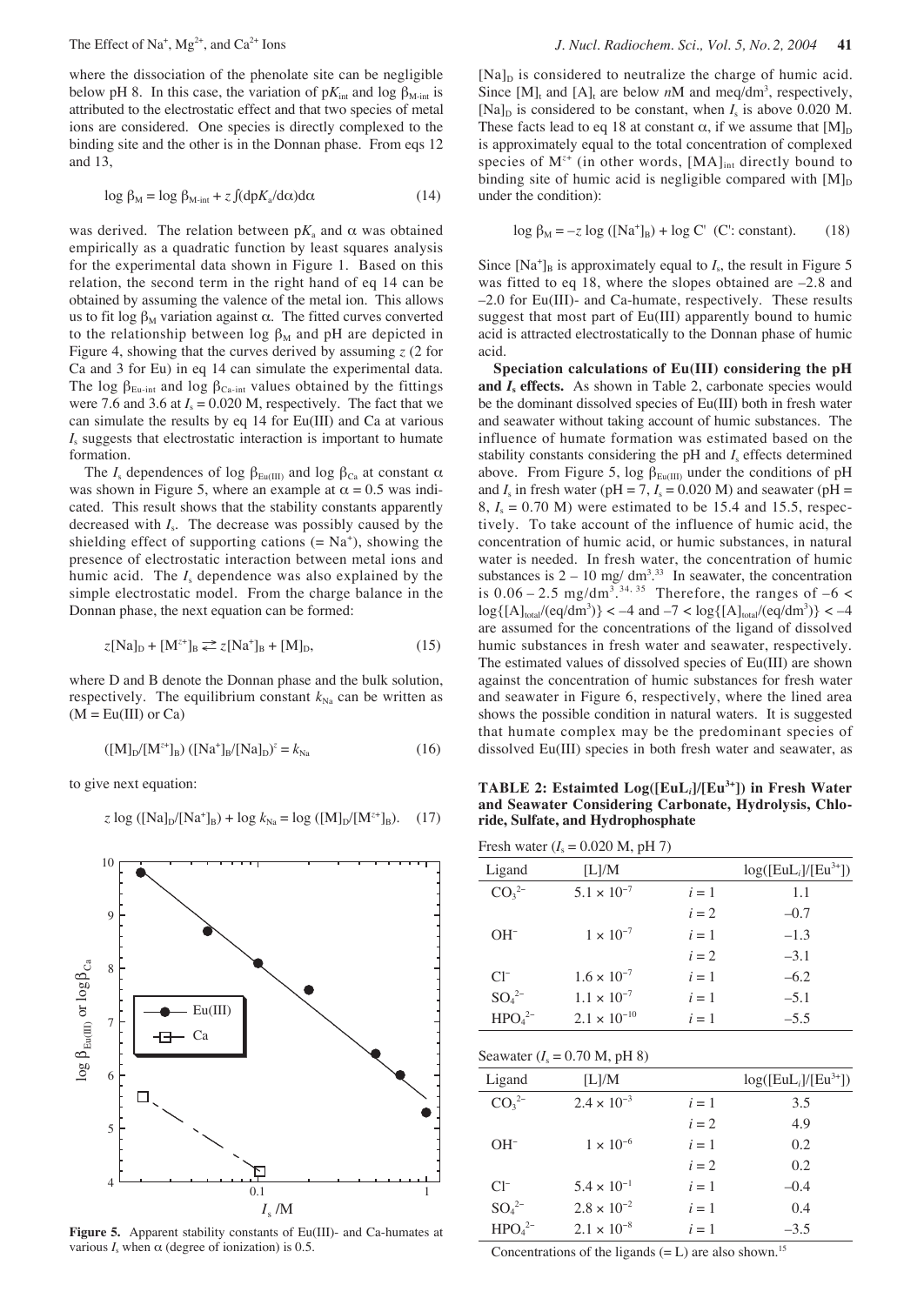

**Figure 6.** Percentages of dissolved species of Eu(III) in (a) fresh water (pH = 7,  $I_s = 0.020$  M) and (b) seawater (pH = 8,  $I_s = 0.70$  M) as a function of the concentration of humic substances  $[A]$  (eq/dm<sup>3</sup>) without considering the effect of  $Ca^{2+}$  and  $Mg^{2+}$  ions. Lined area shows the possible condition of [A] in each system.

compared with any other species. For the purpose of more precise estimation of Eu(III) behavior, however, it is necessary to consider the effect of  $Ca^{2+}$  and  $Mg^{2+}$  ions.

The influence of  $Ca^{2+}$  and  $Mg^{2+}$  ions on the stability of **Eu(III)-humate.** The stability of Eu(III)-humate in the presence of  $Mg^{2+}$  or  $Ca^{2+}$  ion was also determined by the solvent extraction technique. In the experiments, it is possible that extracted Mg or Ca in the organic phase may interfere with the extraction equilibrium of Eu(III) by DEHP, because the concentration of free  $(DEHP)_2$  in the organic phase was assumed to be constant in the solvent extraction experiments expressed in eq 6. In the extraction reaction by DEHP, Ca is extracted more readily than Mg, since  $log K_{ex}$  of Mg was reported as  $-4.45$ ,<sup>23</sup> whereas log  $K_{ex}$  of Ca was determined to be –3.80 in this study. Therefore, the extracted Ca in the organic phase was monitored by adding 45Ca tracer to examine the interference caused by the extracted  $Ca<sup>2+</sup>$  ion. In the worst case, about 8% of DEHP in the organic phase formed a complex with Ca at  $[Ca]_t = 1.0$  mM (pH: 5.4, initial  $[(\text{DEHP})_2]_0$ : 1.00 × 10<sup>−</sup><sup>3</sup> M). DEHP bound with Ca in the organic phase was not included as the extracting reagent of Eu(III) and the fraction of free  $[(DEHP)_2]$  became 92% in the worst case, where the decrease in concentration of free (DEHP)<sub>2</sub> reduces log  $\beta_{Eu(III)}$  by only 0.1, which can be neglected in this study. Hence, below pH 5.4,  $Ca^{2+}$  ions will not affect the extraction behavior of Eu(III) by DEHP in our experimental system.

As described in the experimental section, the stability constants of Ca- and Eu(III)-humate were determined under identical experimental conditions in the presence of various  $[Ca]<sub>t</sub>$ . However, it is difficult to determine  $[A]$  in the plot of  $D_0(1/D_2-1/D_1)$  versus [A] (eq 5), when [Ca]<sub>t</sub> is not negligible compared with [A], because the presence of  $Ca^{2+}$  ions affect the equilibrium of proton dissociation of humic acid between [HA] and [A] to a great degree at larger  $[Ca]_t$ . This situation inhibits the determination of stability constants at larger  $[Ca]_t$ , because the ratio  $[Eu(III)A]/[Eu^{3+}]$  or  $[CaA]/[Ca^{2+}]$  obtained from  $D_0(1/D_2-1/D_1)$  must be normalized by [A] in order to obtain  $\beta_M$ . The aim of the present study is the speciation of Eu(III) in the presence of  $[Ca]_t$  above  $10^{-4}$  M level as found in natural waters. For this purpose, it is enough to obtain the ratio [Eu(III)A]/[Eu<sup>3+</sup>] in the presence of  $Ca^{2+}$  ions. Therefore, we tentatively determined the ratios of  $[Eu(III)A]/[Eu<sup>3+</sup>]$  and  $[CaA]/[Ca^{2+}]$  when the concentration of humic acid was 100 mg/dm<sup>3</sup> (Figure 7). In this calculation,  $[Eu<sup>3+</sup>]$  and  $[Ca<sup>2+</sup>]$  in the aqueous phase were determined based on the relations in eqs 1 and 7. As a result, it is clear that  $log([CaA]/[Ca^{2+}])$  decreased with  $[Ca]_t$  due to the saturation of binding sites and the shielding effect of the electrostatic potential at the surface of humic acid by added Ca<sup>2+</sup>. Similarly,  $log([Eu(III)A]/[Eu^{3+}])$  decreased with the increase in  $[Ca]_t$ . In our experiments, if pH and  $[Ca]_t$ are identical,  $\alpha$  and [CaA] should be identical for the two



**Figure 7.** The concentration ratio of Eu(III)- and Ca-humates and free metal ions at various initial concentrations of  $Ca^{2+}$  ion (=  $\text{int}[Ca]_t$ ) in the aqueous phase when the concentration of humic acid was fixed at  $100$  mg/dm<sup>3</sup>.

values,  $[Eu(III)A]/[Eu^{3+}]$  and  $[CaA]/[Ca^{2+}]$ . Thus, these two series of data ( $[Eu(III)A]/[Eu^{3+}]$  and  $[CaA]/[Ca^{2+}]$ ) can be compared directly, as shown in Table 3. It was found that there is an empirical relationship between  $log([Eu(III)A]/[Eu^{3+}])$  and  $log([CaA]/[Ca<sup>2+</sup>]$ ) as shown in Figure 8, with which speciation calculation in the presence of  $Ca^{2+}$  and  $Mg^{2+}$  ions will be conducted. In Table 3, [CaA] must be lower than the total concentration of ligands in humic acid, which was not the case at initial  $[Ca]_t = 1.0$  mM and in pH 4.95 and 5.24. The reason for this is not clear at present, but could be due to the contribution of additional ligands in humic acid, such as phenolate, which were not determined in pH titration.

For  $Mg^{2+}$  ions, we have only obtained the [Eu(III)A]/[Eu<sup>3+</sup>] ratio at various  $[Mg]_t$  (Figure 9), showing that  $log([Eu(III)A]/[Eu^{3+}])$ decreased with the increase in  $[Mg]_t$ . From the data, it was revealed that the effect of  $Mg^{2+}$  ion is similar to that of  $Ca^{2+}$ .

**Speciation calculations of Eu(III) considering the effect of Ca2+ and Mg2+ ions.** For the purpose of more precise estimation of Eu(III) species in natural waters, the effect of  $Ca^{2+}$ and  $Mg^{2+}$  ions are included in the speciation. In the calculation, it is regarded that the effect of the  $Mg^{2+}$  ion is identical to that of the  $Ca^{2+}$  ion. First, the fresh water system is considered, where we assume following conditions; pH 7 and concentrations of  $[Mg^{2+}]$  and  $[Ca^{2+}]$  are 0.1 mM and 0.2 mM, respectively. The lowest concentration of humic acid,  $log({[A]_{total}}/(eq/dm^3)) = -6$ , within the range assumed in this study  $(-6 < log{[A]_{total}}/(eq/dm^3)) < -4$ ) was employed in the calculation. In this case,  $[Ca^{2+}] + [Mg^{2+}] (= 0.3 \text{ mM})$  is larger than  $[A]_{total}$  by more than two orders of magnitude, where we can assume that all sites in humic substances are occupied by  $Ca^{2+}$  and Mg<sup>2+</sup> ions (i.e., [CaA] + [MgA] = 10<sup>-6</sup> M). When we assume that the effect of the  $Mg^{2+}$  ion is identical to that of the  $Ca^{2+}$  ion,  $log([CaA]/[Ca^{2+}])$  becomes -2.5. Based on the empirical relations in Figure 8,  $log([EuA]/[Eu^{3+}])$  becomes 1.2, which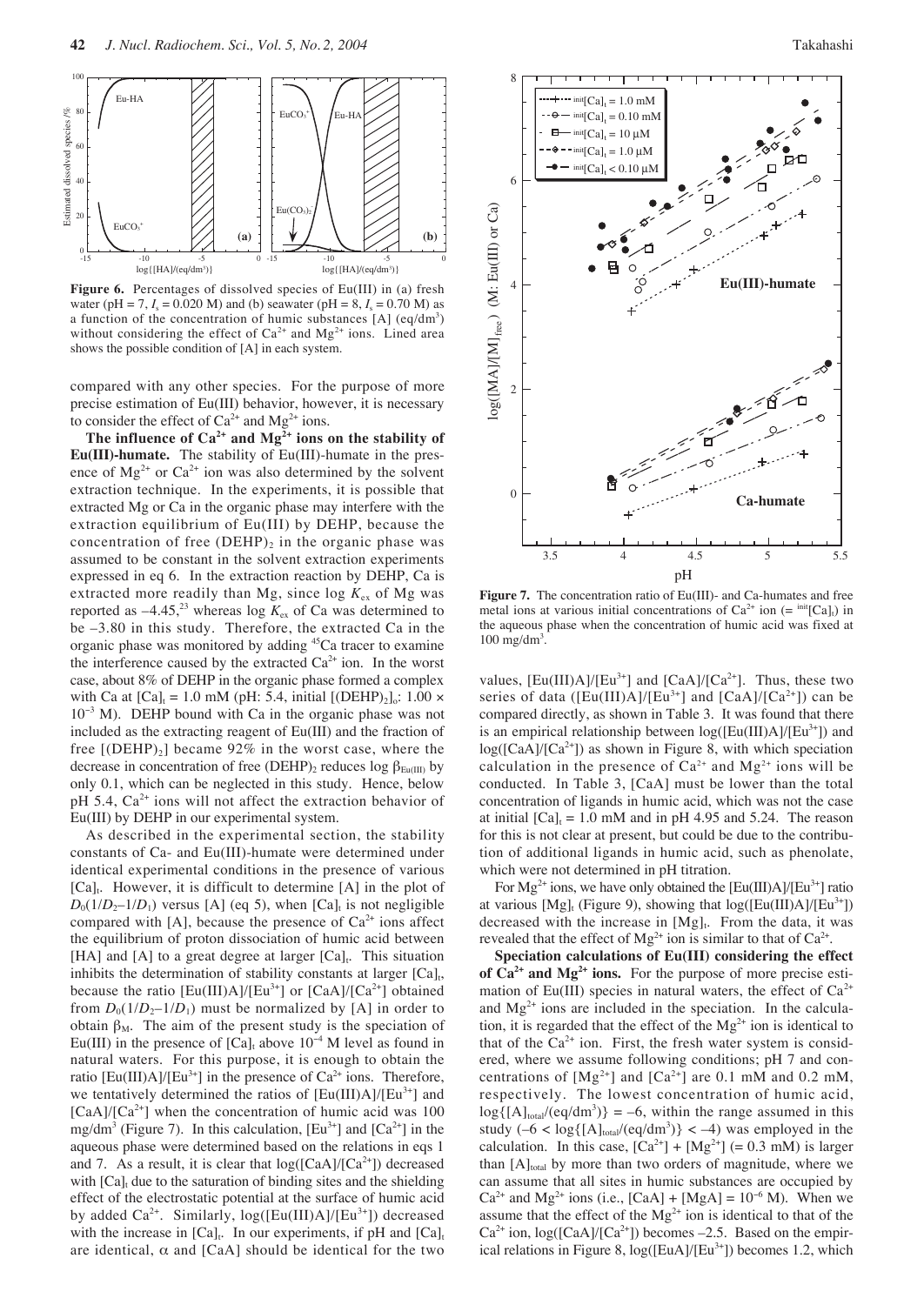**TABLE 3: Log([CaA]/[Ca2+]) and Log([EuA]/[Eu3+]) Values for Various pH and Initial [Ca]<sub>t</sub> in the Aqueous Phase** 

| $log([CaA]/[Ca2+])$<br>initial $[Ca]_t$<br>[CaA]<br>pH<br>4.03<br>1.0 <sub>m</sub> M<br>$-0.35$<br>3.50<br>$0.291$ mM<br>4.48<br>$1.0 \text{ mM}$<br>0.09<br>$0.538$ mM<br>4.30<br>4.95<br>$1.0 \text{ mM}$<br>0.61<br>$0.789$ mM<br>4.95<br>5.24<br>0.76<br>$0.790$ mM<br>$1.0 \text{ mM}$<br>5.36<br>4.06<br>$0.10$ mM<br>0.11<br>53.3 µM<br>4.32<br>$0.10$ mM<br>76.3 µM<br>5.01<br>4.59<br>0.58<br>5.03<br>$0.10 \text{ mM}$<br>$91.2 \mu M$<br>1.22<br>5.51<br>$0.10$ mM<br>6.03<br>5.36<br>1.45<br>85.2 µM<br>3.91<br>$10 \mu M$<br>0.15<br>4.34<br>5.84 µM<br>$10 \mu M$<br>8.75 µM<br>4.58<br>0.99<br>5.65<br>5.02<br>6.24<br>$10 \mu M$<br>1.72<br>$9.65 \mu M$<br>5.23<br>$10 \mu M$<br>1.78<br>$9.45 \mu M$<br>6.42<br>3.93<br>$1.0 \mu M$<br>0.23<br>$0.451 \mu M$<br>4.78<br>$1.0 \mu M$<br>$0.964 \mu M$<br>4.78<br>1.54<br>6.25<br>5.03<br>$1.0 \mu M$<br>1.82<br>$0.969 \mu M$<br>6.67<br>5.38<br>$1.0 \mu M$<br>2.38<br>$0.971 \mu M$<br>7.26<br>$0.10 \mu M$<br>0.29<br>$0.0660 \mu M$<br>3.91<br>5.13<br>$0.10 \mu M$<br>$0.0977 \mu M$<br>4.78<br>1.63<br>6.25<br>$0.10 \mu M$<br>$0.0960 \mu M$<br>6.22<br>4.73<br>1.38<br>$0.10 \mu M$<br>$0.0997 \mu M$<br>5.41<br>2.49<br>7.15 |  |  |                        |
|--------------------------------------------------------------------------------------------------------------------------------------------------------------------------------------------------------------------------------------------------------------------------------------------------------------------------------------------------------------------------------------------------------------------------------------------------------------------------------------------------------------------------------------------------------------------------------------------------------------------------------------------------------------------------------------------------------------------------------------------------------------------------------------------------------------------------------------------------------------------------------------------------------------------------------------------------------------------------------------------------------------------------------------------------------------------------------------------------------------------------------------------------------------------------------------------------------|--|--|------------------------|
|                                                                                                                                                                                                                                                                                                                                                                                                                                                                                                                                                                                                                                                                                                                                                                                                                                                                                                                                                                                                                                                                                                                                                                                                        |  |  | $log([EuA]/[Eu^{3+}])$ |
|                                                                                                                                                                                                                                                                                                                                                                                                                                                                                                                                                                                                                                                                                                                                                                                                                                                                                                                                                                                                                                                                                                                                                                                                        |  |  |                        |
|                                                                                                                                                                                                                                                                                                                                                                                                                                                                                                                                                                                                                                                                                                                                                                                                                                                                                                                                                                                                                                                                                                                                                                                                        |  |  |                        |
|                                                                                                                                                                                                                                                                                                                                                                                                                                                                                                                                                                                                                                                                                                                                                                                                                                                                                                                                                                                                                                                                                                                                                                                                        |  |  |                        |
|                                                                                                                                                                                                                                                                                                                                                                                                                                                                                                                                                                                                                                                                                                                                                                                                                                                                                                                                                                                                                                                                                                                                                                                                        |  |  |                        |
|                                                                                                                                                                                                                                                                                                                                                                                                                                                                                                                                                                                                                                                                                                                                                                                                                                                                                                                                                                                                                                                                                                                                                                                                        |  |  |                        |
|                                                                                                                                                                                                                                                                                                                                                                                                                                                                                                                                                                                                                                                                                                                                                                                                                                                                                                                                                                                                                                                                                                                                                                                                        |  |  |                        |
|                                                                                                                                                                                                                                                                                                                                                                                                                                                                                                                                                                                                                                                                                                                                                                                                                                                                                                                                                                                                                                                                                                                                                                                                        |  |  |                        |
|                                                                                                                                                                                                                                                                                                                                                                                                                                                                                                                                                                                                                                                                                                                                                                                                                                                                                                                                                                                                                                                                                                                                                                                                        |  |  |                        |
|                                                                                                                                                                                                                                                                                                                                                                                                                                                                                                                                                                                                                                                                                                                                                                                                                                                                                                                                                                                                                                                                                                                                                                                                        |  |  |                        |
|                                                                                                                                                                                                                                                                                                                                                                                                                                                                                                                                                                                                                                                                                                                                                                                                                                                                                                                                                                                                                                                                                                                                                                                                        |  |  |                        |
|                                                                                                                                                                                                                                                                                                                                                                                                                                                                                                                                                                                                                                                                                                                                                                                                                                                                                                                                                                                                                                                                                                                                                                                                        |  |  |                        |
|                                                                                                                                                                                                                                                                                                                                                                                                                                                                                                                                                                                                                                                                                                                                                                                                                                                                                                                                                                                                                                                                                                                                                                                                        |  |  |                        |
|                                                                                                                                                                                                                                                                                                                                                                                                                                                                                                                                                                                                                                                                                                                                                                                                                                                                                                                                                                                                                                                                                                                                                                                                        |  |  |                        |
|                                                                                                                                                                                                                                                                                                                                                                                                                                                                                                                                                                                                                                                                                                                                                                                                                                                                                                                                                                                                                                                                                                                                                                                                        |  |  |                        |
|                                                                                                                                                                                                                                                                                                                                                                                                                                                                                                                                                                                                                                                                                                                                                                                                                                                                                                                                                                                                                                                                                                                                                                                                        |  |  |                        |
|                                                                                                                                                                                                                                                                                                                                                                                                                                                                                                                                                                                                                                                                                                                                                                                                                                                                                                                                                                                                                                                                                                                                                                                                        |  |  |                        |
|                                                                                                                                                                                                                                                                                                                                                                                                                                                                                                                                                                                                                                                                                                                                                                                                                                                                                                                                                                                                                                                                                                                                                                                                        |  |  |                        |
|                                                                                                                                                                                                                                                                                                                                                                                                                                                                                                                                                                                                                                                                                                                                                                                                                                                                                                                                                                                                                                                                                                                                                                                                        |  |  |                        |
|                                                                                                                                                                                                                                                                                                                                                                                                                                                                                                                                                                                                                                                                                                                                                                                                                                                                                                                                                                                                                                                                                                                                                                                                        |  |  |                        |
|                                                                                                                                                                                                                                                                                                                                                                                                                                                                                                                                                                                                                                                                                                                                                                                                                                                                                                                                                                                                                                                                                                                                                                                                        |  |  |                        |

\*[CaA] + [Ca<sup>2+</sup>] is not equal to initial [Ca]<sub>t</sub> when Ca complexed to DEHP in the organic phase is not negligible. Total concentration of ligands in humic acid is 0.61 meq/dm<sup>3</sup>.

is slightly larger than  $log([EuCO_3^+]/[Eu^{3+}])$ , most important inorganic species of Eu(III) in fresh water (Table 2). Considering that the concentration of humic substances assumed in this calculation is at the lowest value, it is suggested that the humate complex is predominant for Eu(III) species dissolved in fresh water even considering the effect of  $Mg^{2+}$  and  $Ca^{2+}$ ions. This estimation is consistent with the analyses of natural waters which show that rare earth elements are associated with organic materials in fresh water.<sup>36, 37</sup>

In seawater, the effect of  $Mg^{2+}$  and  $Ca^{2+}$  ions should be much more intensive, since  $[Mg]_t$  and  $[Ca]_t$  in seawater are 0.053 M and 0.013 M, respectively. In this case, we employed the largest concentration of humic substances,  $log({[A]_{total}}/(eq/dm^3)) = -4$ , within the range considered in this study for seawater  $(-7 <$  $log{[A]_{total}}/(eq/dm^3)$  < -4). In this case, we assumed that all the binding sites in the humic substances were occupied by  $Ca^{2+}$  and Mg<sup>2+</sup> ions (i.e., [CaA] + [MgA] = 10<sup>-4</sup> M) due to the much larger concentrations of these ions in seawater compared with those of humic acid and other polyvalent cations. When we assume that the effect of the  $Mg^{2+}$  ion is identical to that of the  $Ca^{2+}$  ion,  $log([CaA]/[Ca^{2+}])$  becomes -2.8. In this case,  $log([EuA]/[Eu<sup>3+</sup>])$  becomes 0.84 according to the relation shown in Figure 8. In seawater,  $log([EuCO<sub>3</sub><sup>+</sup>]/[Eu<sup>3+</sup>]) = 3.5$  and  $log([Eu(CO<sub>3</sub>)<sub>2</sub><sup>-</sup>]/[Eu<sup>3+</sup>]) = 4.9$ , which shows that the carbonate complex is much more important than humate for the dissolved species of Eu(III) in seawater. In the marine geochemistry of rare earth elements (REE), the REE pattern of seawater is explained by the equilibrium between the carbonate complexation in the aqueous phase and the adsorption on inorganic particulate matters.<sup>38, 39</sup> By contrast to previous studies on the stability constants of Eu(III)-humate suggesting that humate is the exclusively dominant species for actinides(III) and lanthanides(III) in seawater,  $8, 10$  the present results show the importance of the carbonate complex for the dissolved species of lanthanides(III) and actinides(III) in seawater when taking account of the effect of  $Mg^{2+}$  and  $Ca^{2+}$  ions, because the pres-



**Figure 8.** Relationship between  $log([CaA]/[Ca^{2+}])$  and  $log([Eu(III)A]/[Eu<sup>3+</sup>])$  at various initial  $[Ca]_t$ .



**Figure 9.** The pH dependence of  $log([Eu(III)A]/[Eu^{3+}])$  in the presence of various initial concentrations of  $Mg^{2+}$  ion (=  $\text{int}[Mg]_t$ ) when the concentration of humic acid was fixed at  $100 \text{ mg/dm}^3$ .

ence of polyvalent cations inhibits the formation of humate complexes with trace metal ions.

### **5. Conclusions**

The stability of Eu(III)-humate complexes at various pH in the presence of Na<sup>+</sup>, Mg<sup>2+</sup>, and Ca<sup>2+</sup> ions were evaluated. The dependences on pH and concentrations of added cations can be interpreted by considering the polyelectrolyte nature of humic acid. From the stabilities, speciation calculations were conducted for Eu(III) species dissolved in fresh water and seawater. The results showed that humate complex could be the predominant form for lanthanides(III) and actinides(III) in fresh water, where the effects of  $Mg^{2+}$  and  $Ca^{2+}$  ions are small. In seawater, however, carbonate complex may be more important than humate for the dissolved species of lanthanides(III)